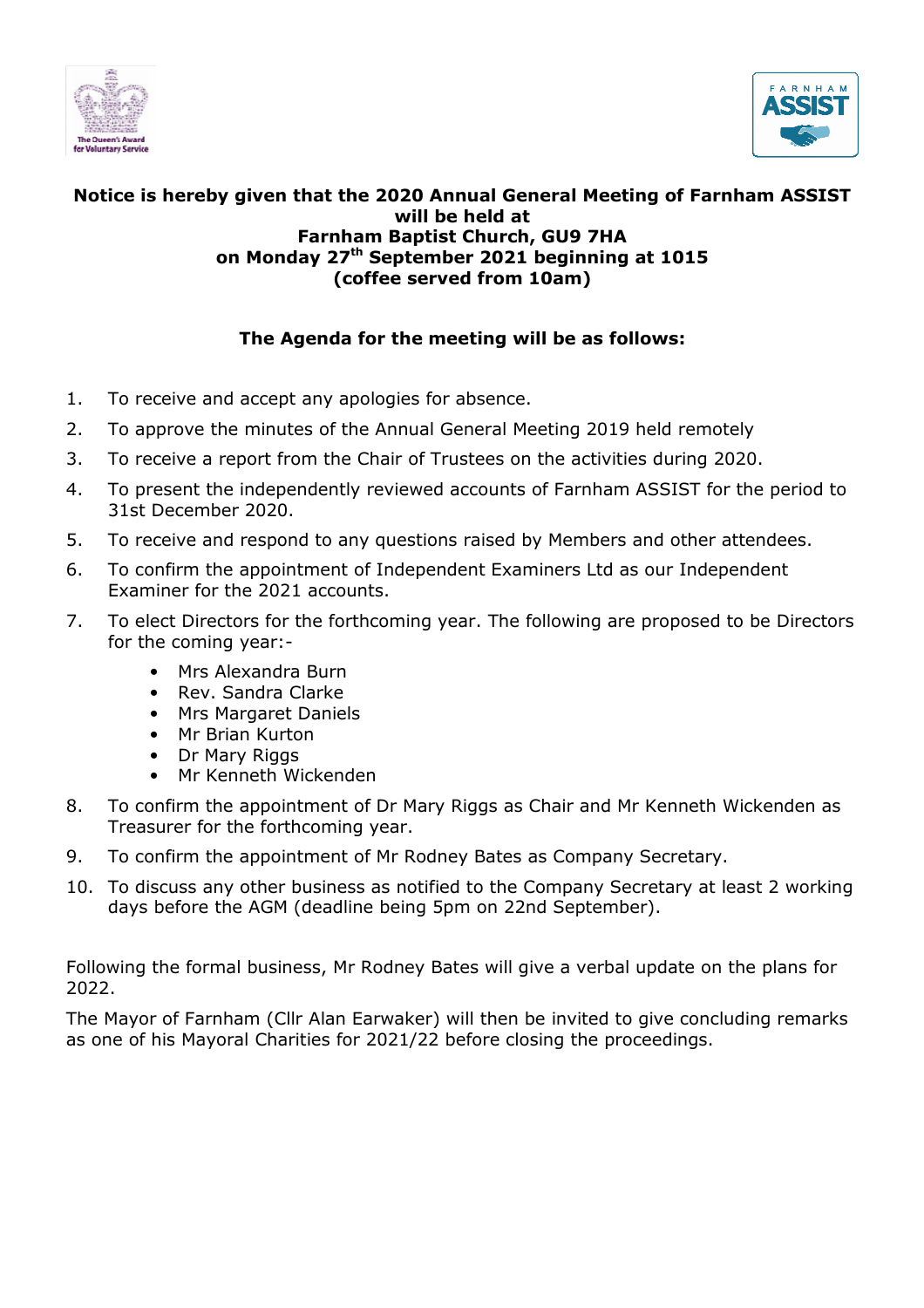



# FARNHAM ASSIST Chairman's Report for 2020

2020 was a very challenging year for Farnham Assist as all our planned activities were cancelled due to the lockdown.

As a board we had 2 main aims:-

- 1. To maintain contact and provide the maximum support we could to all our clients, especially those who were living alone.
- 2. To stay financially viable as a charity so that our work could go on as soon as the pandemic permitted.

I am pleased to report that both these aims were achieved by the dedication commitment and imagination of our manager, June Trantom, helped by our team of volunteers who pulled out all the stops.

Contact was maintained with clients by regular phone calls and deliveries of regular food gifts and imaginative "goodie bags" allowing doorstep contact and backed up by regular telephone contact coordinated by June.

Assist has stayed financially viable despite a lack of fundraising events by tough decisions. One member of staff had independently found another job which in retrospect was a blessing, but a second member had unfortunately to be furloughed and then made redundant. In addition, June offered to reduce her own hours to half time, to save us money. Our thanks go out to June and to all our supporters who have continued their regular financial support at this difficult time.

Finally, we are pleased to have recruited a new Manager, Rodney Bates to replace June on her retirement on 31.12.20 and welcomed him in November.

It was a really busy year for our trustees and I am grateful to all my colleagues for the time and effort given to keep our charity on the road.

### Mary Riggs